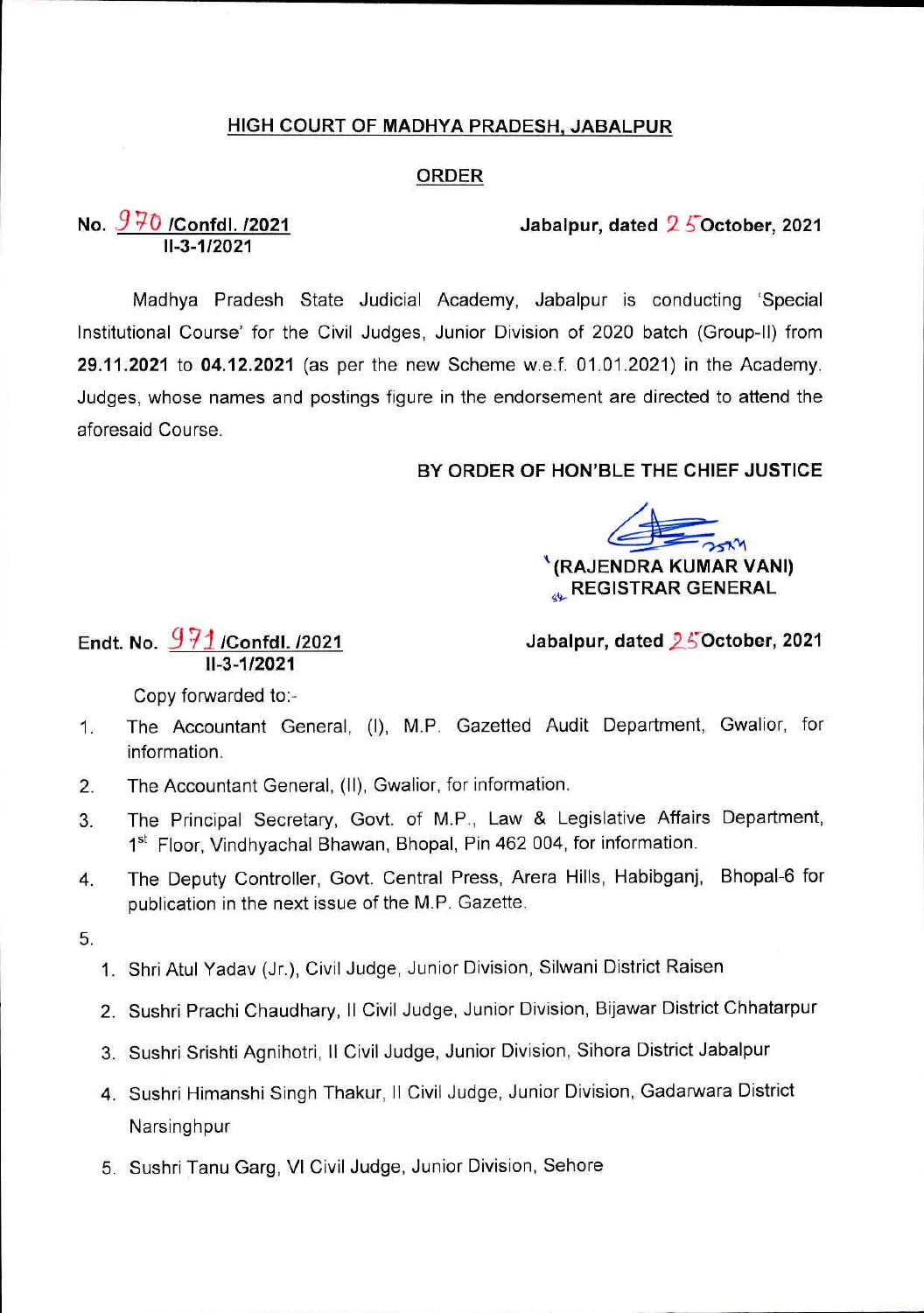6. Sushri Richa Dwivedi, <sup>I</sup> AJ to <sup>I</sup> Civil Judge, Junior Division, Guna 7. Sushri Bhavini Singh, II Civil Judge, Junior Division, Churhat District Sidhi 8. Sushri Rupa Mishra, III AJ to <sup>I</sup> Civil Judge, Junior Division, Satna 9. Sushri Ayushi Choubey, <sup>I</sup> AJ to <sup>I</sup> Civil Judge, Junior Division, Morena 10. Sushri Chahana Sharma, II AJ to <sup>I</sup> Civil Judge, Junior Division, Bhind 11. Shri Ashish Sharma, VIII Civil Judge, Junior Division, Sagar 12. Sushri Swati Goyal, <sup>I</sup> AJ to <sup>I</sup> Civil Judge, Junior Division, Datia 13. Sushri Neha Upadhyay, <sup>I</sup> Civil Judge, Junior Division, Ratlam 14. Shri Tanmay Singh, XXII Civil Judge, Junior Division, Jabalpur 15. Sushri Sonam Raghuvanshi, VI Civil Judge, Junior Division, Sagar 16. Shri Vishad Gupta, IV Civil Judge, Junior Division, Sidhi 17. Shri Krishna Vohra, <sup>I</sup> AJ to <sup>I</sup> Civil Judge, Junior Division, Betul 18. Sushri Chetna Rusia, VI Civil Judge, Junior Division, Tikamgarh 19. Sushri Silky Kour Juneja, XV Civil Judge, Junior Division, Bhopal 20. Shri Amol Sanghi, III AJ to <sup>I</sup> Civil Judge, Junior Division, Hoshangabad 21. Sushri Afrin Yusufzai, VI Civil Judge, Junior Division, Dewas 22. Sushri Mohsina Khan, <sup>I</sup> AJ to <sup>I</sup> Civil Judge, Junior Division, Sheopur 23. Sushri Neha Prajapati, VI Civil Judge, Junior Division, Seoni 24. Sushri Megha Purohit, II Civil Judge, Junior Division, Panna 25. Sushri Ranu Richhariya, VI Civil Judge, Junior Division, Chhindwara 26. Shri Prem Deep Shah, <sup>I</sup> Civil Judge, Junior Division, Birsinghpur-Pali District Umaria 27. Sushri Nisha Kureel, <sup>I</sup> Civil Judge, Junior Division, Dindori 28. Sushri Monika Yadav, II Civil Judge, Junior Division, Karera District Shivpuri 29. Shri Chetan Bajad, II Civil Judge, Junior Division, Mahidpur District Ujjain 30. Shri Shrikrishna Barar, III Civil Judge, Junior Division, Basoda District Vidisha 31. Shri Ravi Kumar Sahu, <sup>I</sup> Civil Judge, Junior Division, Patan District Jabalpur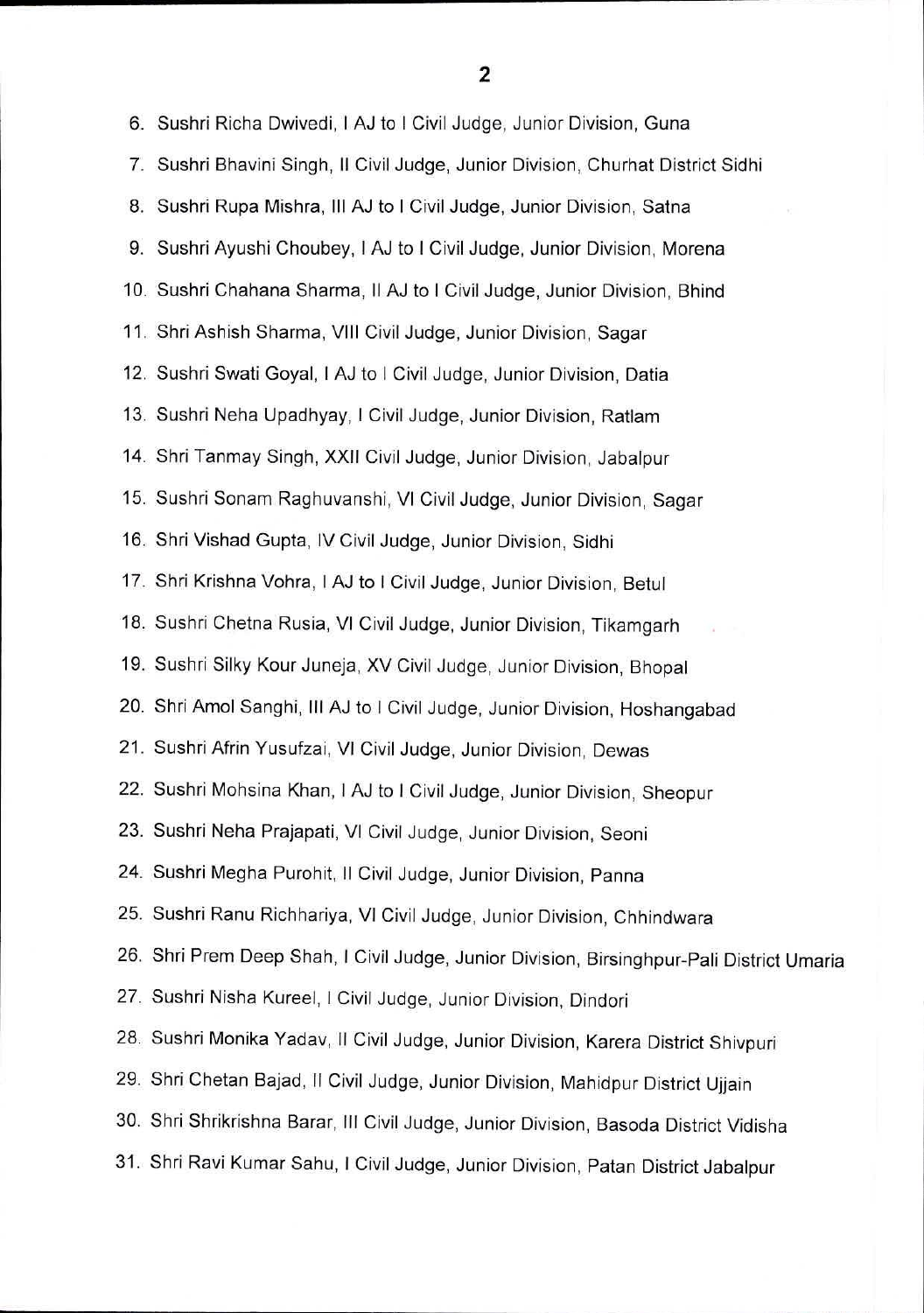- 32. Sushri Pramila Roy, Civil Judge, Junior Division, Thandla District Jhabua
- 33. Sushri Urvashi Yadav, <sup>I</sup> AJ to <sup>I</sup> Civil Judge, Junior Division, Shajapur
- 34. Smt. Poonam Parihar, VII Civil Judge, Junior Division, Chhindwara
- 35. Shri Deepu Shakya, II Civil Judge, Junior Division, Dabra District Gwalior
- 36. Shri Vishal Jethwa, II Civil Judge, Junior Division, Manasa District Neemuch
- 37. Sushri Sonali Verma, VI Civil Judge, Junior Division, Ujjain
- 38. Sushri Surbhi Singh Suman, XIII Civil Judge, Junior Division, Indore
- 39. Shri Vivek Mai, IV Civil Judge, Junior Division, Khargone District Mandleshwar

for information and compliance with a direction to report for the aforesaid Course may shall report before/on 29.11.2021 at 9:30 am in the Academy.

The participant Civil Judges are directed to observe the following instructions:

- to ensure that they have undertaken the RT PCR test 48 hours prior to arrival in the Academy and to bring with them the RT PCR Negative Report and COVID-19 Vaccination Certificate for being submitted at reception of MPSJA on arrival.
- the participant Civil Judges shall follow all COVID-19 pandemic protocol like wearing mask, observing social distancing, sanitization etc. during the Course as well as during their stay in MPSJA.
- to apprise themselves with the contents of the Joining Instructions available on the MPSJA website [www.mpsia.mphc.qov.in](http://www.mpsia.mphc.qov.in) and observe the same.
- to attend the Course in prescribed uniform i.e. Black coat, white shirt, grey trousers and black tie in case of men and white saree and blouse with black coat, in case of ladies.
- the participant Civil Judges shall not seek exemption except in case of *vis major.* Under such a circumstance, the application shall be forwarded to the MPSJA after due examination/ verification from the respective Principal District Judge accompanied with their report.
- to send their travel itinerary to the Academy well in advance via email at [mpiotri@qmail.com.](mailto:mpiotri@qmail.com)
- the Guest House of the Academy shall be available a day prior to the commencement of the Course.
- duly filled in Registration form shall be positively submitted by the participants on their arrival in the Academy.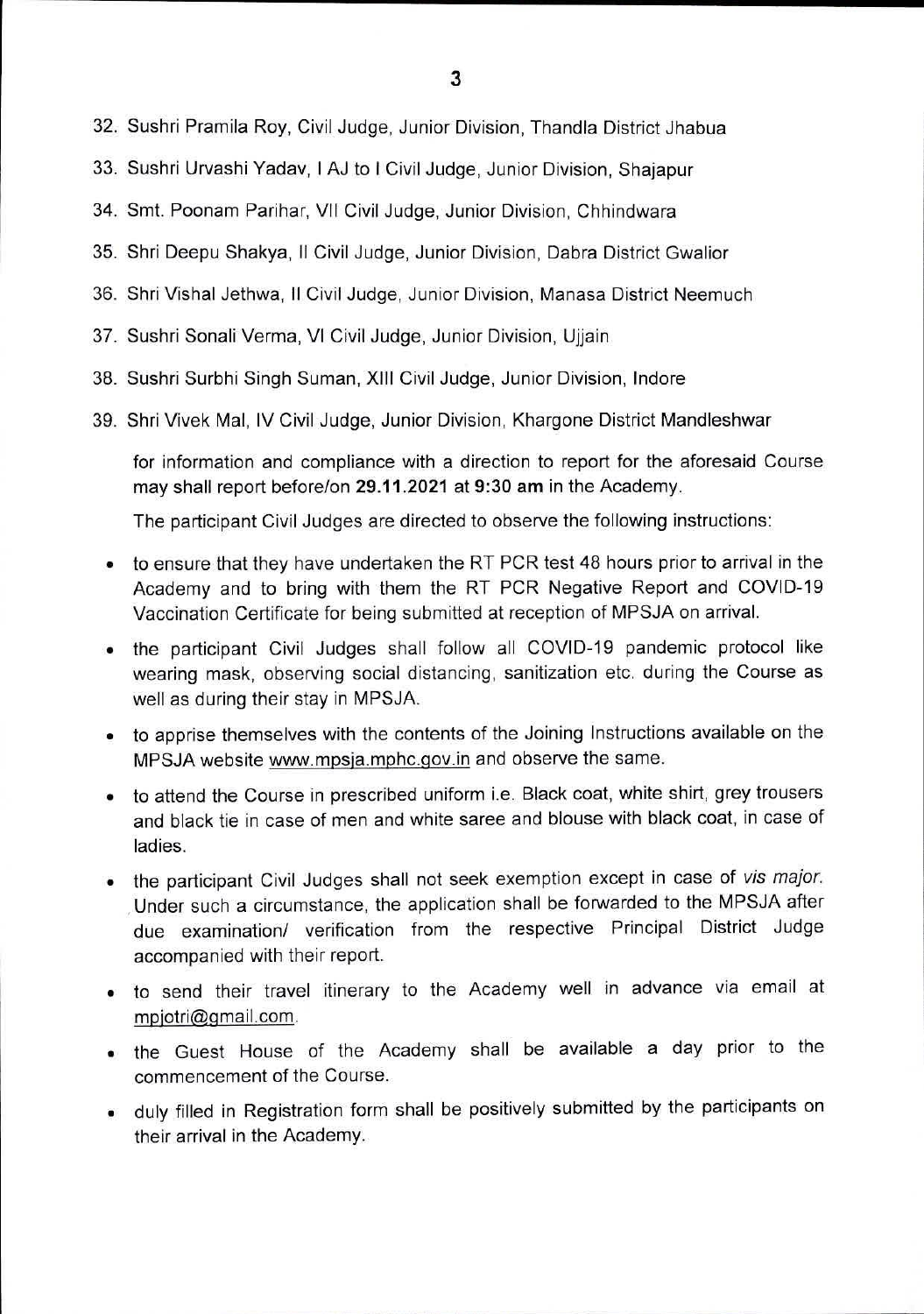- The Principal District Judge, **Raisen/ Chhatarpur/ Jabalpur/ Narsinghpur/ Sehore/ Guna/ Sidhi/ Satna/ Morena/ Bhind/ Sagar/ Datia/ Ratlam/ BetuI/ Tikamgarh/ Bhopal/ Hoshangabad/ Dewas/ Sheopur/ Seoni/ Panna/ Chhindwara/ Umaria/ Dindori/ Shivpuri/ Ujjain/ Vidisha/ Jhabua/ Shajapur/ Gwalior/ Neemuch/ Indore/ Mandleshwar** for information and necessary action with a request to instruct the participant Civil Judges to remain present at MPSJA, Jabalpur on the date and time given in the order, positively. 6.
- Director/ Faculty Member (Sr./Jr.)./ Deputy Director/ O.S.Ds, Madhya Pradesh State Judicial Academy, Jabalpur for information. 7.
- O.S.D. (Computer), High Court of Madhya Pradesh, Jabalpur for sending copy of order by e-mail to following Judicial Officers:- 8.
	- 1. District Judge (Inspection), High Court Premises, Jabalpur/ District Judge (Inspection), J.E.-1, Judges Enclave, Residency Area, Indore-452001/ District Judge (Inspection), 28/B, Race-course Road, Opposite Maila Ground, Gwalior (M.P.), for information.
	- 2. Principal Registrar, High Court of M.P., Bench at Indore, for information.
	- 3. Principal Registrar, High Court of M.P., Bench at Gwalior, New High Court Building, City Centre, Gwalior, for information.
	- 4. Member Secretary, M.P. State Legal Services Authority, 574, South Civil Lines, Jabalpur, for information.
	- 5. Principal Registrar (Judicial)/(Vigilance)/ (I.L.R. & Examination), High Court of M.P., Jabalpur, for information.
	- 6. Member Secretary, State Court Management System Committee, High Court of M.P., Jabalpur, for information.
	- 7. Registrar (I.L.)/ (District Establishment)/ (Judicial-I & Secretary, Juvenile Justice Committee)/ (Judicial-ll)/ (Administration)/ (Exam & Labour Judiciary)/ (Work & Infrastructure)/ Sr. Principal System Analyst/ District Judge (Inspection)/ Registrar/ Secretary, High Court Legal Service Committee, High Court of Madhya Pradesh, Jabalpur, for information.
- Registrar (E.)/ Deputy Controller Accounts/ Controller Accounts/ Joint Registrar (M)/ Deputy Registrar (Judicial), High Court of Madhya Pradesh, Jabalpur, for information. 9.
- O.S.D.-cum-P.P.S. to Hon'ble the Chief Justice, High Court of Madhya Pradesh, Jabalpur, for placing the same before Hon'ble the Chief Justice for kind information. **10.**
- High Court of M.P., **11.** Secretary to Hon'ble Shri JusticeJabalpur/ Bench Indore/ Bench Gwalior, for placing the same before His Lordship for kind information.